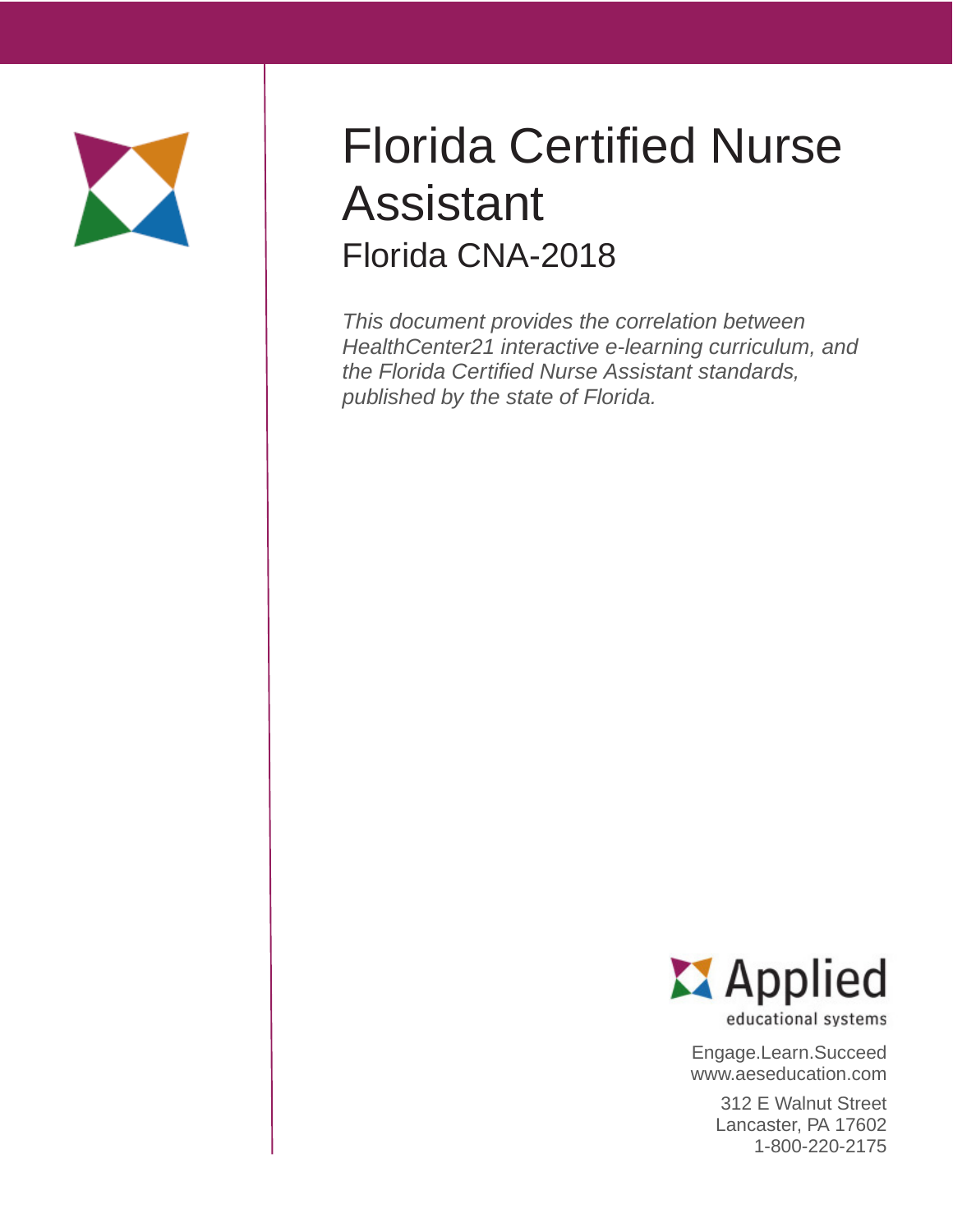

# HealthCenter21 Template

Florida Florida Certified Nurse Assistant CNA-2018

#### The Health Assistant

Verbal and Nonverbal Communication Health Assisting Nursing Qualities of Health Assistants Infection Control and Safety Precautions Legal Conduct Patient Rights and Code of Ethics Communication Exercise Reflection Questions and Discussion Job Search Self-Portrait Current Event

#### Special Populations

Empathy for the Physically Impaired Pediatric Patients Elderly Patients Dealing with Death Cognitively-Impaired Patients Physically & Developmentally Impaired **Patients Restraints** Communication Exercise Reflection Questions and Discussion Activity Calendar Cultural Awareness Fair Current Event

#### Body Mechanics

Patient Transfer Role Play Safety Guidelines Moving Patients Positioning Patients Transferring Patients: Bed Transferring Patients: Toilet and Vehicle Reflection Questions and Discussion Body Mechanics Jive Patient Care Scenarios Current Event

# Patient Comfort

Patient Comfort Role Play Observing Patients Handling Bed Linens Making Beds Perineal Care Hand and Foot Care Hair Care Oral Care Dressing and Undressing Bathing Eyeglasses and Hearing Aids AM and PM Care and Pain Management Reflection Questions and Discussion Mentoring Challenge Patient Care Scenarios Current Event

#### Infection Control

Hand Washing Introduction to Infection Control Standard Precautions Transmission-Based Precautions Sterile Technique Reflection Questions and Discussion Hand Washing Observing Microorganism Growth Chain of Infection Poster Current Event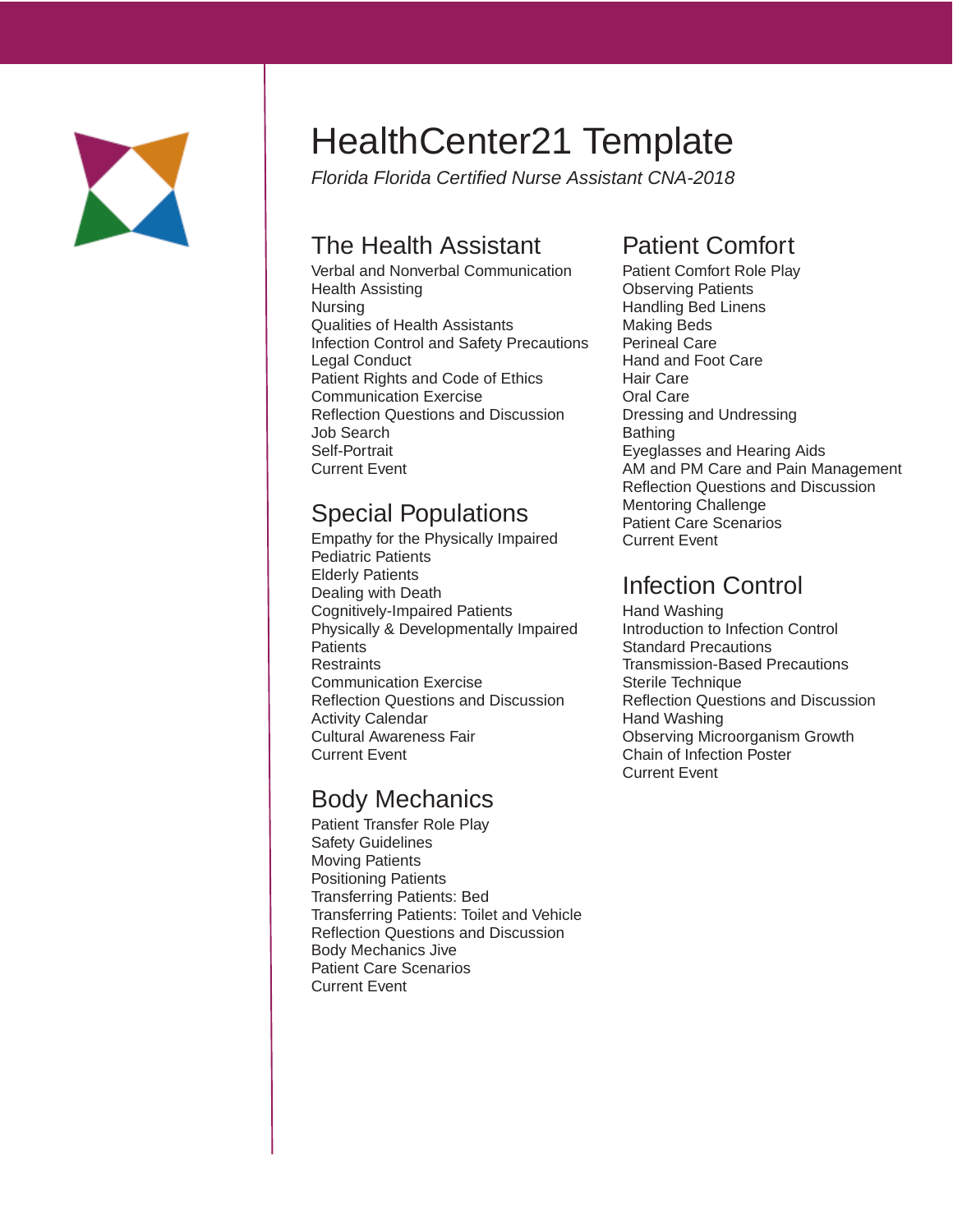

# HealthCenter21 Template

Florida Florida Certified Nurse Assistant CNA-2018

#### Rehabilitation and Restorative Care

Assistive Devices Rehabilitation and Restorative Care Activities of Daily Living Ambulation Assistive Devices for Ambulation Range of Motion Exercises Cold and Heat Applications Compressive Garments & Breathing **Exercises** Communication Exercise Reflection Questions and Discussion Recruitment Commercial Patient Care Scenarios Current Event

# Office Environment

Evacuation Plan Office Environment and Reception Area **Responsibilities** Managing the Office Facility Communication Exercise Reflection Questions Designing a Reception Area Current Event

### CPR and Basic Life Support

Explore - Review Lab Equipment Introduction Adult BLS Pediatric BLS Airway Obstruction Learning Activities Reflection Questions and Discussion Emergency Scenario Current Event

# Nutrition and Elimination

Bingo Game Optimal Nutrition Diets Feeding Patients Intake and Output Assisting with Toileting Urinary Catheters Special Bowel Elimination Procedures Reflection Questions and Discussion Creating a Meal Plan Patient Care Scenarios Current Event

#### Human Growth and Development

Dealing with Death and Grief **Genetics** Prenatal and Neonatal Childhood Adolescence and Adulthood Aging and Death Reflection Questions and Discussion Family Health Tree Hierarchy of Needs Information Brochure Current Event

# Emergency Care

Explore Introduction to Emergency Care Injury Care Techniques Shock and Bone/Joint Injuries Wounds and Burns Foreign Bodies and Poison Extreme Temperatures Sudden Illnesses Reflection Questions and Discussion Emergency Scenarios Current Event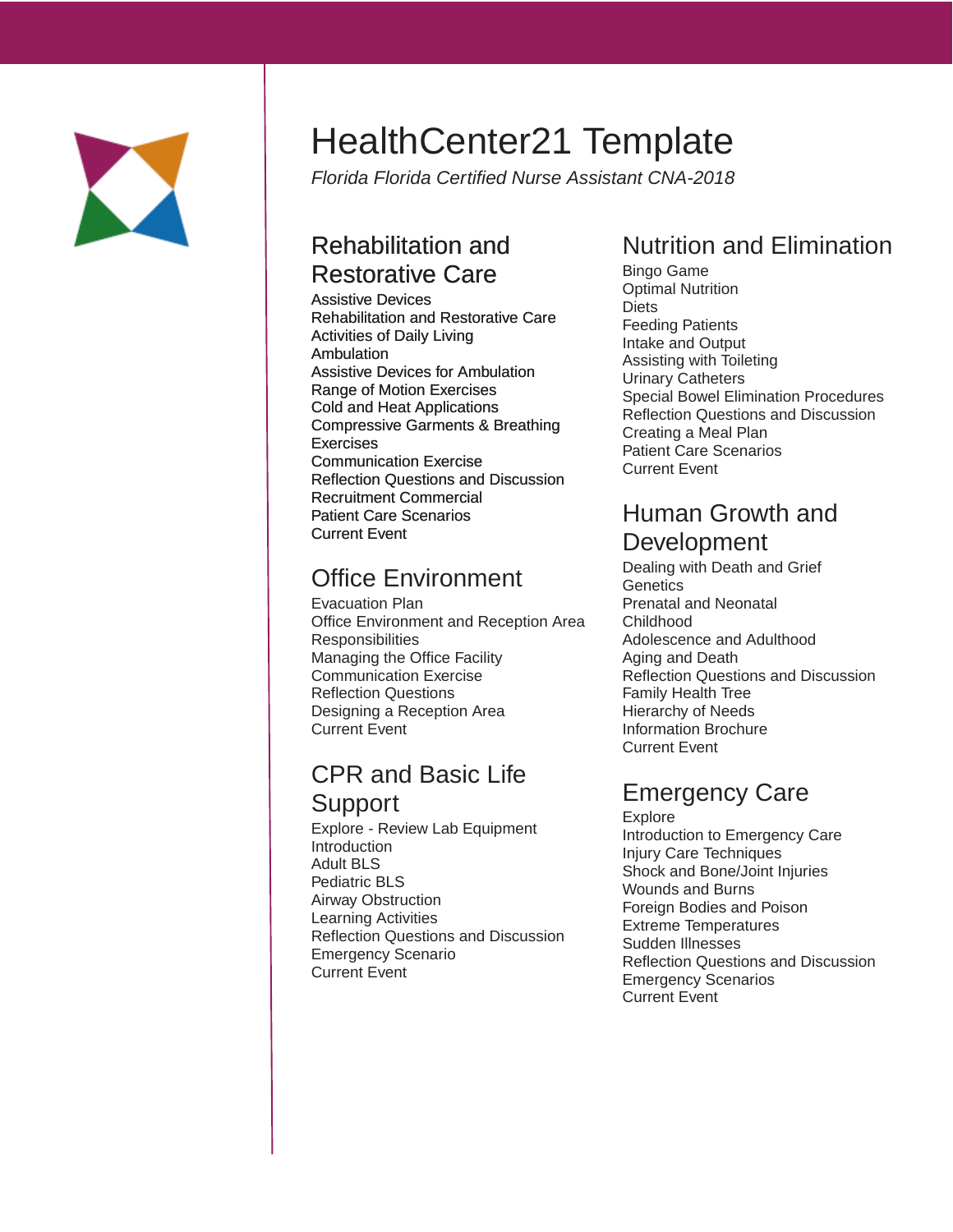

# HealthCenter21 Template

Florida Florida Certified Nurse Assistant CNA-2018

#### Behavioral Health

12-Step Program Flyer Suicide Prevention Information Flyer Introduction to Behavioral Health Common Mental and Behavioral **Disorders** Managing Behavioral Health Reflection Questions and Discussion Local Behavioral Health Resources Current Event

#### Client Status

Explore Vital Signs and Body Measurements **Temperature** Pulse Respiration Blood Pressure Reading Analog Devices Game Reflection Questions and Discussion Examining Vital Signs Current Event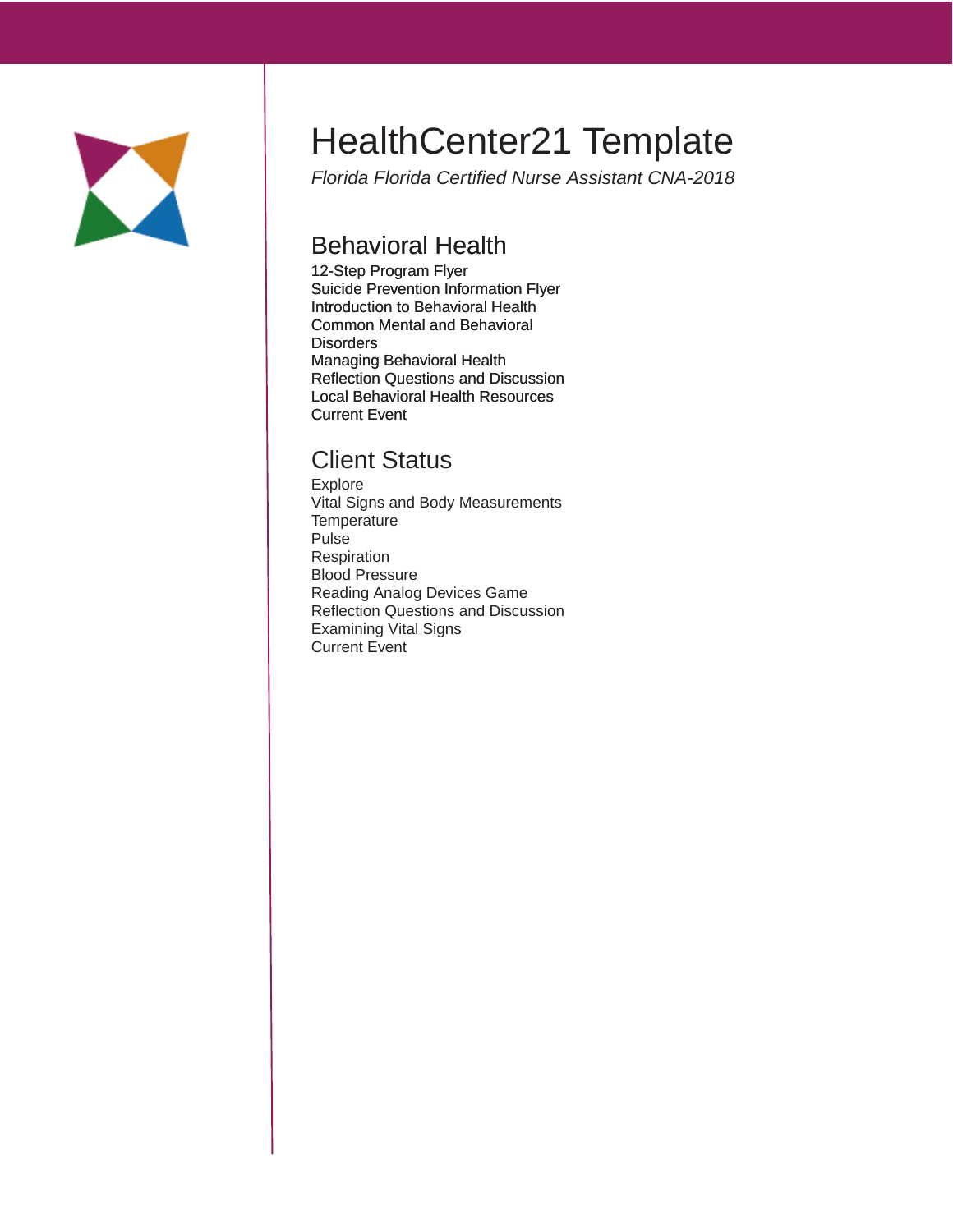

|     | Role of the Nurse Aide - 20%                                                                     |                                                                           |
|-----|--------------------------------------------------------------------------------------------------|---------------------------------------------------------------------------|
| А.  | <b>Personal responsibility</b>                                                                   | 4/6                                                                       |
| 1.  | Reporting requirements                                                                           | <b>Special Populations</b><br>The Health Assistant                        |
| 2.  | Promotion of personal health and safety                                                          | <b>Body Mechanics</b><br>The Health Assistant                             |
| 3.  | Promotion and protection of resident rights                                                      | <b>Special Populations</b><br>The Health Assistant                        |
| 4.  | Time management and work prioritization                                                          |                                                                           |
| 5.  | Workplace standards, including ethical and unethical behaviors                                   | The Health Assistant                                                      |
| 6.  | <b>Nurse Aide Registry</b>                                                                       |                                                                           |
| В.  | Nurse aide as a member of the health care team                                                   | 4/5                                                                       |
| 1.  | Job responsibilities of the nurse aide, including duties and limitations                         | The Health Assistant                                                      |
| 2.  | Interdisciplinary team member roles                                                              | The Health Assistant                                                      |
| 3.  | Teamwork principles (e.g., collaboration, cooperation, sharing information,<br>customer service) | The Health Assistant                                                      |
| 4.  | The care planning process and implementation                                                     | The Health Assistant                                                      |
| 5.  | Nurse aide's responsibility to provide care according to the care plan                           |                                                                           |
| C.  | Interpersonal relations/communication skills                                                     | 4/4                                                                       |
| 1.  | Communication principles                                                                         | <b>Patient Comfort</b><br>The Health Assistant                            |
| 2.  | Communication types                                                                              | The Health Assistant                                                      |
| 3.  | Factors affecting communication                                                                  | The Health Assistant                                                      |
| 4.  | Therapeutic communication techniques                                                             | <b>Special Populations</b>                                                |
| II. | <b>Promotion of Safety - 22%</b>                                                                 |                                                                           |
| А.  | Potential hazards in the healthcare environment                                                  | 1/1                                                                       |
| 1.  | Potential hazards in the healthcare environment                                                  | <b>Body Mechanics</b><br><b>Infection Control</b><br>The Health Assistant |
| В.  | Common injuries of residents (e.g., skin tears and<br>shearing, falls, spills, burns, bruises)   | 1/1                                                                       |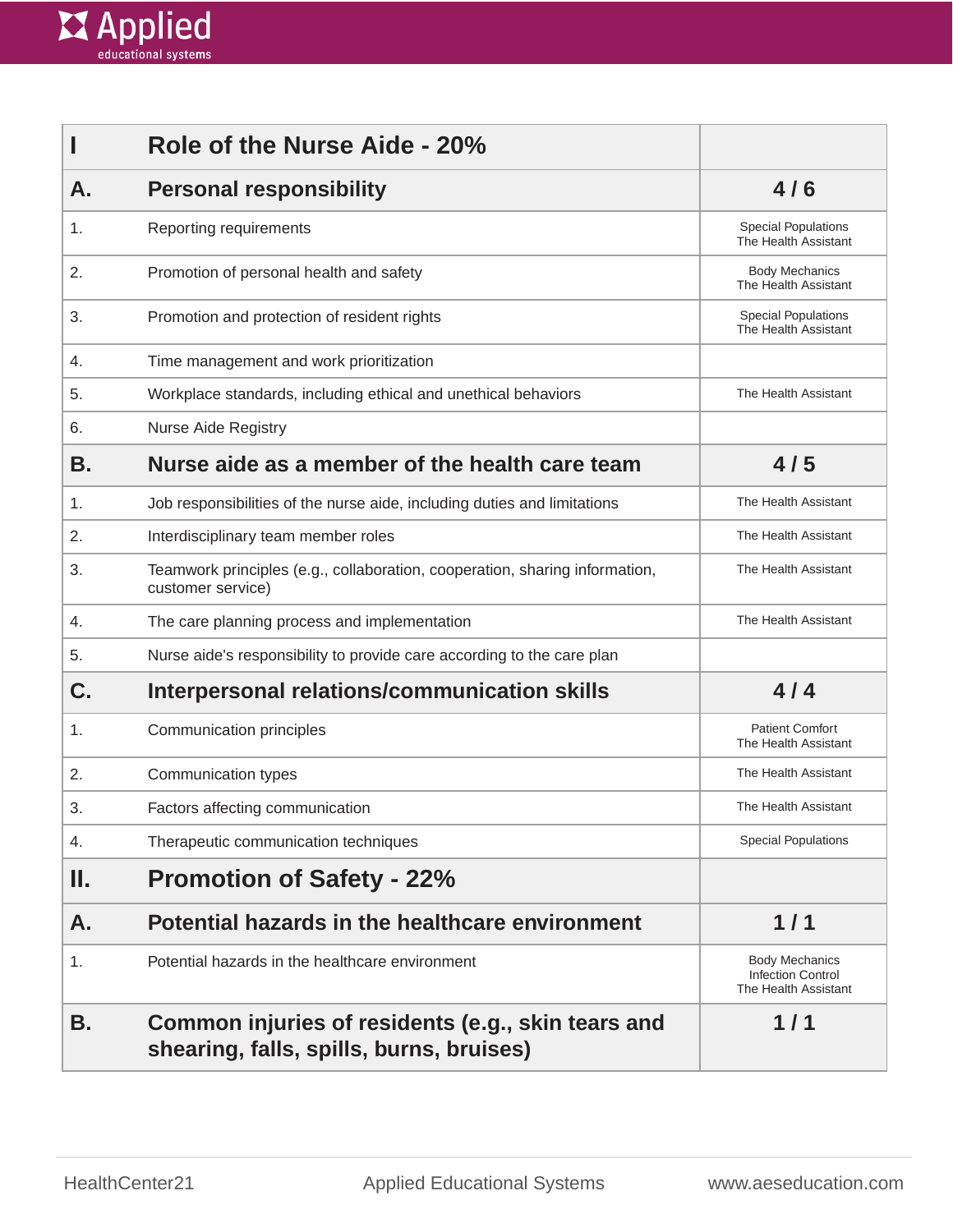

| 1. | Common injuries of residents (e.g., skin tears and shearing, falls, spills, burns,<br>bruises) | <b>Body Mechanics</b>                               |
|----|------------------------------------------------------------------------------------------------|-----------------------------------------------------|
| C. | Risks related to common injuries                                                               | 0/1                                                 |
| 1. | Risks related to common injuries                                                               |                                                     |
| D. | <b>Safety and comfort</b>                                                                      | 4/5                                                 |
| 1. | Comfort needs of the resident                                                                  | <b>Body Mechanics</b><br><b>Patient Comfort</b>     |
| 2. | Accident prevention including fall prevention protocols                                        | <b>Rehabilitation &amp; Restorative</b><br>Care     |
| 3. | Restraint techniques and alternatives                                                          | <b>Special Populations</b>                          |
| 4. | Legal implications in the use of restraints                                                    | <b>Body Mechanics</b><br><b>Special Populations</b> |
| 5. | Risk factors for elopement (resident leaving without staff knowledge)                          |                                                     |
| Е. | Safety devices (e.g., wanderguard, alarms)                                                     | 0/1                                                 |
| 1. | Safety devices (e.g., wanderguard, alarms)                                                     |                                                     |
| F. | Infection prevention and control                                                               | 4/4                                                 |
| 1. | Maintaining a clean environment                                                                | <b>Infection Control</b><br>The Health Assistant    |
| 2. | Factors that contribute to spread of disease-causing organisms                                 | <b>Infection Control</b><br>The Health Assistant    |
| 3. | Signs and symptoms of infections                                                               | <b>Special Populations</b>                          |
| 4. | Practices that decrease the risk of exposure to disease-causing organisms                      | The Health Assistant                                |
| G. | <b>Emergencies</b>                                                                             | 3/3                                                 |
| 1. | Emergency and disaster response protocols                                                      | Office Environment<br>The Health Assistant          |
| 2. | Immediate life-safety techniques                                                               | CPR & Basic Life Support                            |
| 3. | Evacuation procedures                                                                          | <b>Office Environment</b>                           |
| Η. | <b>Fire prevention and safety</b>                                                              | 1/1                                                 |
| 1. | Fire prevention and safety                                                                     | <b>Office Environment</b>                           |
| Ш. | <b>Promotion of Function and Health of</b><br><b>Residents - 20%</b>                           |                                                     |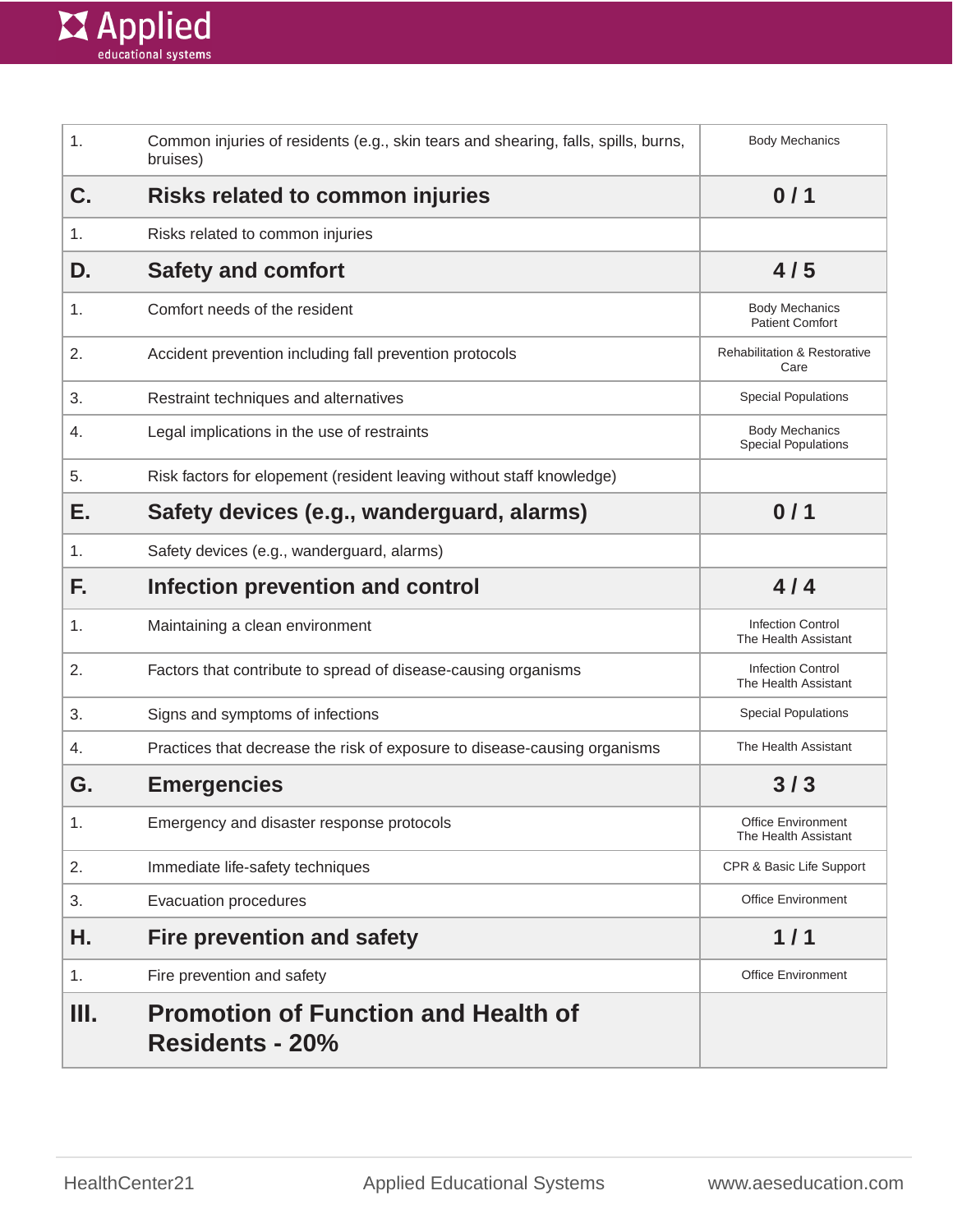

| А. | <b>Personal care skills</b>                                                                             | 9/9                                                                                                |
|----|---------------------------------------------------------------------------------------------------------|----------------------------------------------------------------------------------------------------|
| 1. | Feeding                                                                                                 | <b>Nutrition &amp; Elimination</b>                                                                 |
| 2. | <b>Bathing</b>                                                                                          | <b>Patient Comfort</b>                                                                             |
| 3. | Perineal care, including catheter                                                                       | <b>Nutrition &amp; Elimination</b><br><b>Patient Comfort</b>                                       |
| 4. | Foot/nail care                                                                                          | <b>Patient Comfort</b>                                                                             |
| 5. | Mouth care                                                                                              | <b>Patient Comfort</b>                                                                             |
| 6. | Skin care                                                                                               | <b>Body Mechanics</b><br><b>Patient Comfort</b>                                                    |
| 7. | Toileting                                                                                               | <b>Body Mechanics</b><br>Nutrition & Elimination                                                   |
| 8. | Grooming                                                                                                | <b>Patient Comfort</b>                                                                             |
| 9. | Dressing/undressing                                                                                     | <b>Patient Comfort</b>                                                                             |
| Β. | <b>Health maintenance/restoration</b>                                                                   | $6/7$                                                                                              |
| 1. | Promoting circulation and skin integrity (e.g., specialized mattresses, chair<br>cushions, positioning) | <b>Body Mechanics</b><br><b>Rehabilitation &amp; Restorative</b><br>Care                           |
| 2. | Nutrition and hydration                                                                                 | Nutrition & Elimination                                                                            |
| 3. | Sleep and rest needs                                                                                    |                                                                                                    |
| 4. | Elimination (bowel and bladder)                                                                         | <b>Nutrition &amp; Elimination</b>                                                                 |
| 5. | Mobility, including bed mobility                                                                        | <b>Rehabilitation &amp; Restorative</b><br>Care                                                    |
| 6. | Effects of immobility                                                                                   | <b>Body Mechanics</b><br>Rehabilitation & Restorative<br>Care                                      |
| 7. | Care and use of assistive devices                                                                       | <b>Body Mechanics</b><br><b>Patient Comfort</b><br><b>Rehabilitation &amp; Restorative</b><br>Care |
| C. | <b>Age-related changes</b>                                                                              | 3/3                                                                                                |
| 1. | Cognitive (e.g., memory) changes                                                                        | <b>Special Populations</b>                                                                         |
| 2. | Psychosocial (e.g., relationships) changes                                                              | <b>Special Populations</b>                                                                         |
| 3. | Physical changes                                                                                        | <b>Special Populations</b>                                                                         |
| D. | <b>Psychosocial needs of residents</b>                                                                  | 3/3                                                                                                |
| 1. | Fundamental human needs (e.g., Maslow's Hierarchy of Needs)                                             | Human Growth & Development                                                                         |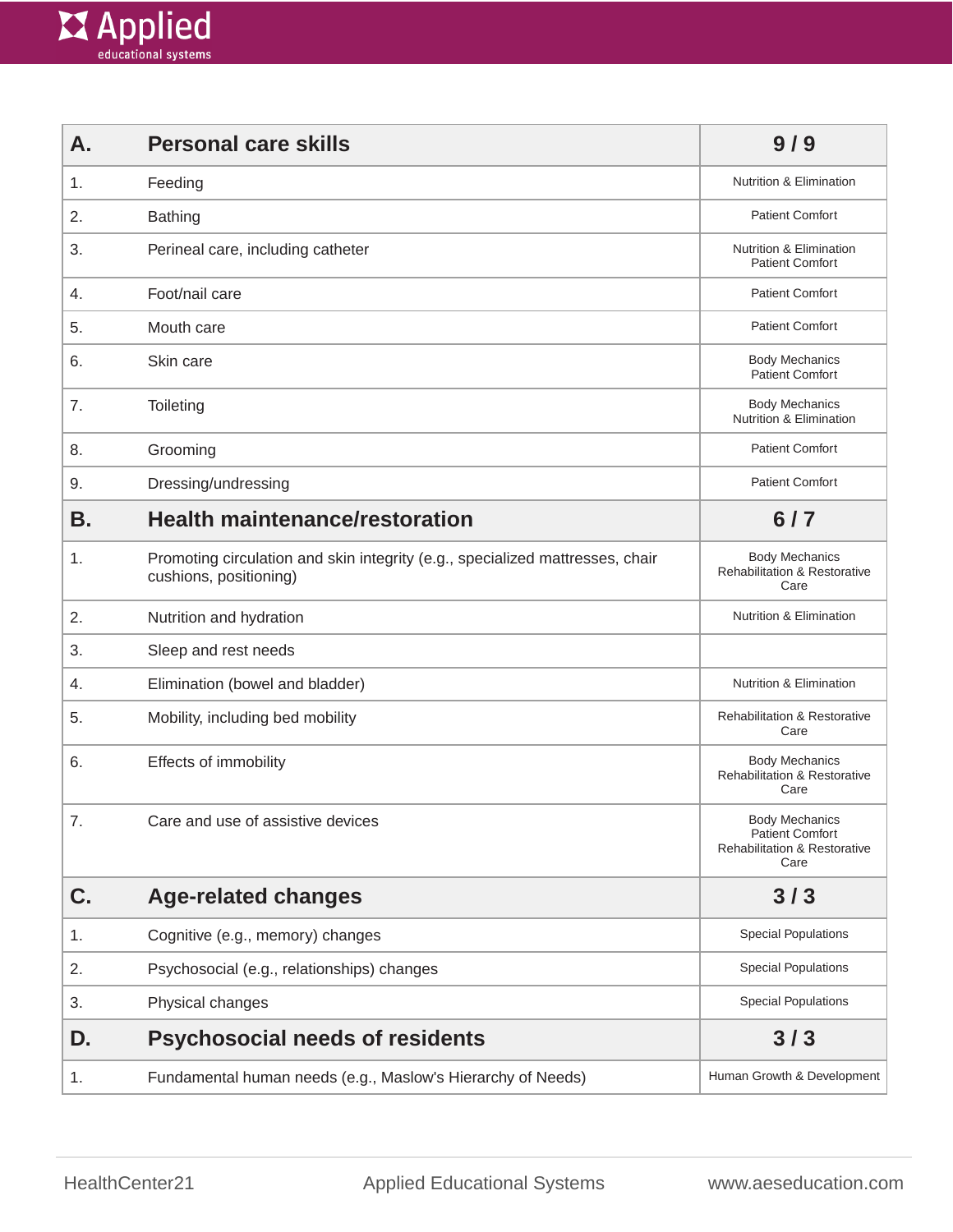

| 2.  | Emotional support strategies                                                                                                                      | <b>Special Populations</b>                                     |
|-----|---------------------------------------------------------------------------------------------------------------------------------------------------|----------------------------------------------------------------|
| 3.  | Intervention strategies to assist residents in coping with losses and<br>adjustments to nursing home placement (e.g., control, autonomy, privacy) | <b>Special Populations</b>                                     |
| IV. | <b>Basic Nursing Care Provided by the Nurse</b><br>Aide - 24%                                                                                     |                                                                |
| А.  | Routine, chronic, non-life threatening situations                                                                                                 | 1/2                                                            |
| 1.  | Observation and reporting of physical changes                                                                                                     | <b>Patient Comfort</b>                                         |
| 2.  | Observation and reporting of behavioral changes                                                                                                   |                                                                |
| В.  | <b>Acute emergency situations</b>                                                                                                                 | 10/14                                                          |
| 1.  | Chest pain                                                                                                                                        | CPR & Basic Life Support<br><b>Emergency Care</b>              |
| 2.  | Cardiac arrest                                                                                                                                    | CPR & Basic Life Support<br><b>Emergency Care</b>              |
| 3.  | Respiratory distress                                                                                                                              |                                                                |
| 4.  | Difficulty swallowing                                                                                                                             | <b>Nutrition &amp; Elimination</b>                             |
| 5.  | Choking/aspirations                                                                                                                               | CPR & Basic Life Support<br><b>Nutrition &amp; Elimination</b> |
| 6.  | Vomiting                                                                                                                                          |                                                                |
| 7.  | <b>Seizures</b>                                                                                                                                   | <b>Emergency Care</b>                                          |
| 8.  | Changes in mobility, speech, or other potential signs of stroke                                                                                   | <b>Emergency Care</b>                                          |
| 9.  | <b>Diabetic situations</b>                                                                                                                        | <b>Emergency Care</b>                                          |
| 10. | Sudden onset of confusion or agitation                                                                                                            |                                                                |
| 11. | Changes in level of consciousness                                                                                                                 | <b>Emergency Care</b>                                          |
| 12. | Falls                                                                                                                                             |                                                                |
| 13. | Bleeding                                                                                                                                          | <b>Emergency Care</b>                                          |
| 14. | <b>Burns</b>                                                                                                                                      | <b>Emergency Care</b>                                          |
| V.  | <b>Providing Specialized Care for Residents with</b><br><b>Changes in Health - 14%</b>                                                            |                                                                |
| Α.  | <b>Physical problems</b>                                                                                                                          | 3/3                                                            |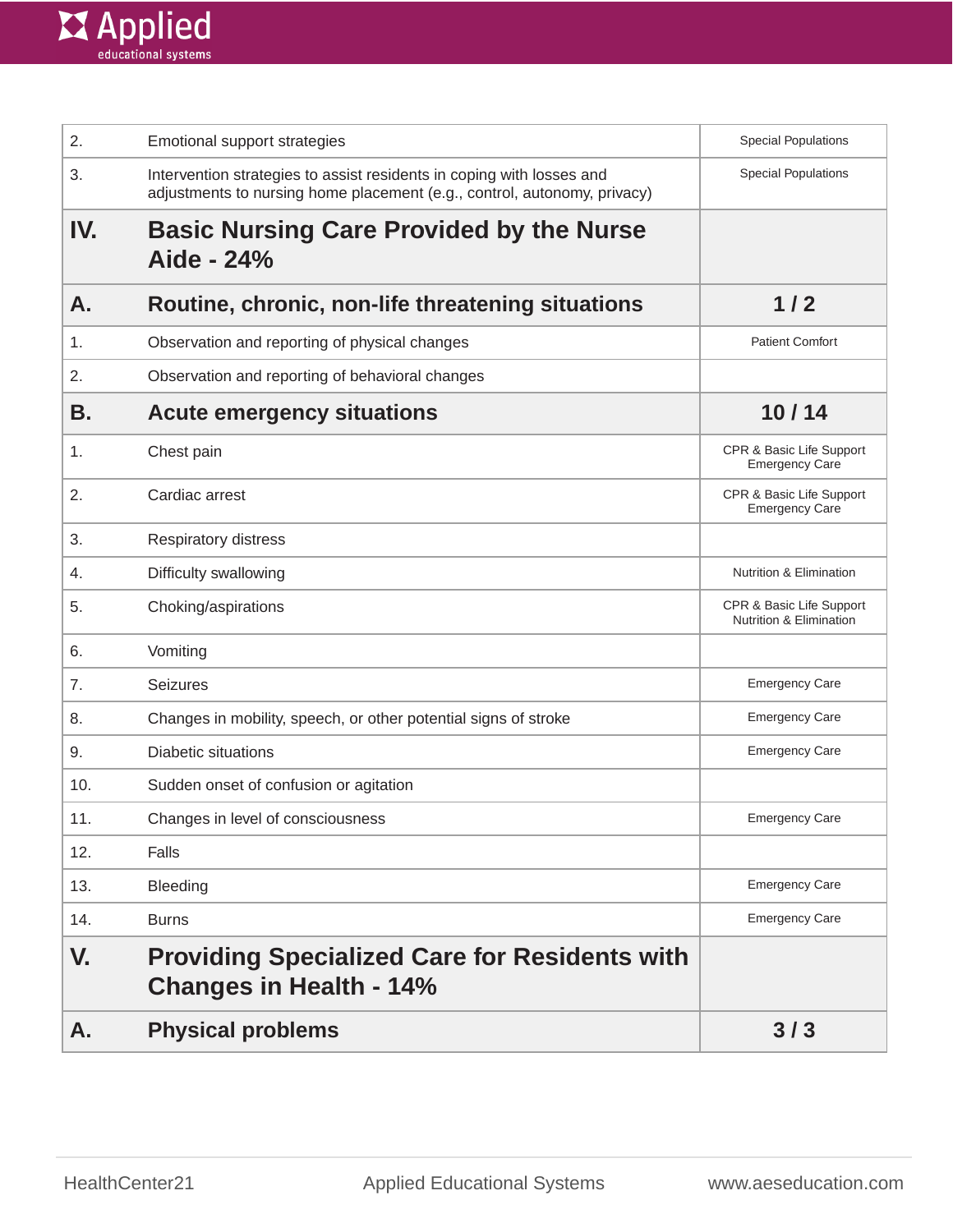

| 1. | Common physical impairments and related care                                                                                 | <b>Patient Comfort</b><br><b>Rehabilitation &amp; Restorative</b><br>Care |
|----|------------------------------------------------------------------------------------------------------------------------------|---------------------------------------------------------------------------|
| 2. | Providing for safety, care, and comfort of residents with physical impairments                                               | <b>Rehabilitation &amp; Restorative</b><br>Care                           |
| 3. | Impact of impairment on resident safety, care, and comfort                                                                   | <b>Rehabilitation &amp; Restorative</b><br>Care                           |
| В. | <b>Psychological problems</b>                                                                                                | 2/2                                                                       |
| 1. | Common psychological impairments and related care (e.g., confusion, anxiety,<br>depression, delirium, phobias, addiction)    | <b>Behavioral Health</b><br><b>Special Populations</b>                    |
| 2. | Special considerations for the safety, care, and comfort of residents with<br>psychological impairments                      | <b>Behavioral Health</b><br><b>Special Populations</b>                    |
| C. | Care of the dying resident and post-mortem care                                                                              | 5/5                                                                       |
| 1. | Grief process                                                                                                                | <b>Special Populations</b>                                                |
| 2. | Responding to the emotional needs of the resident, other residents, family and<br>caregivers in the grief process            | <b>Special Populations</b>                                                |
| 3. | Factors influencing responses to grief (e.g., spiritual beliefs, culture, past<br>experience)                                | <b>Special Populations</b>                                                |
| 4. | Physical changes and needs as death approaches                                                                               | <b>Special Populations</b>                                                |
| 5. | Post-mortem care procedures                                                                                                  | <b>Special Populations</b>                                                |
| ı. | <b>Clinical Skills List</b>                                                                                                  | 20 / 20                                                                   |
| А. | Ambulate the resident using a transfer/gait belt                                                                             | <b>Body Mechanics</b><br><b>Rehabilitation &amp; Restorative</b><br>Care  |
| В. | Assist resident needing to use a bedpan                                                                                      | <b>Nutrition &amp; Elimination</b>                                        |
| C. | Change bed linen while the resident remains in bed                                                                           | <b>Patient Comfort</b>                                                    |
| D. | Change resident's position to a supported side-lying position                                                                | <b>Body Mechanics</b>                                                     |
| Ε. | Dress a resident who has a weak arm                                                                                          | <b>Patient Comfort</b>                                                    |
| F. | Empty contents of resident's urinary drainage bag, and measure and record<br>urine output on an Intake and Output (I&O) form | <b>Nutrition &amp; Elimination</b>                                        |
| G. | Feed a resident who is sitting in a chair                                                                                    | Nutrition & Elimination                                                   |
| Н. | Measure and record a resident's radial pulse                                                                                 | <b>Client Status</b>                                                      |
| Τ. | Measure and record a resident's respirations                                                                                 | <b>Client Status</b>                                                      |
| J. | Provide catheter care to a female resident who has an indwelling urinary<br>catheter                                         | <b>Nutrition &amp; Elimination</b>                                        |